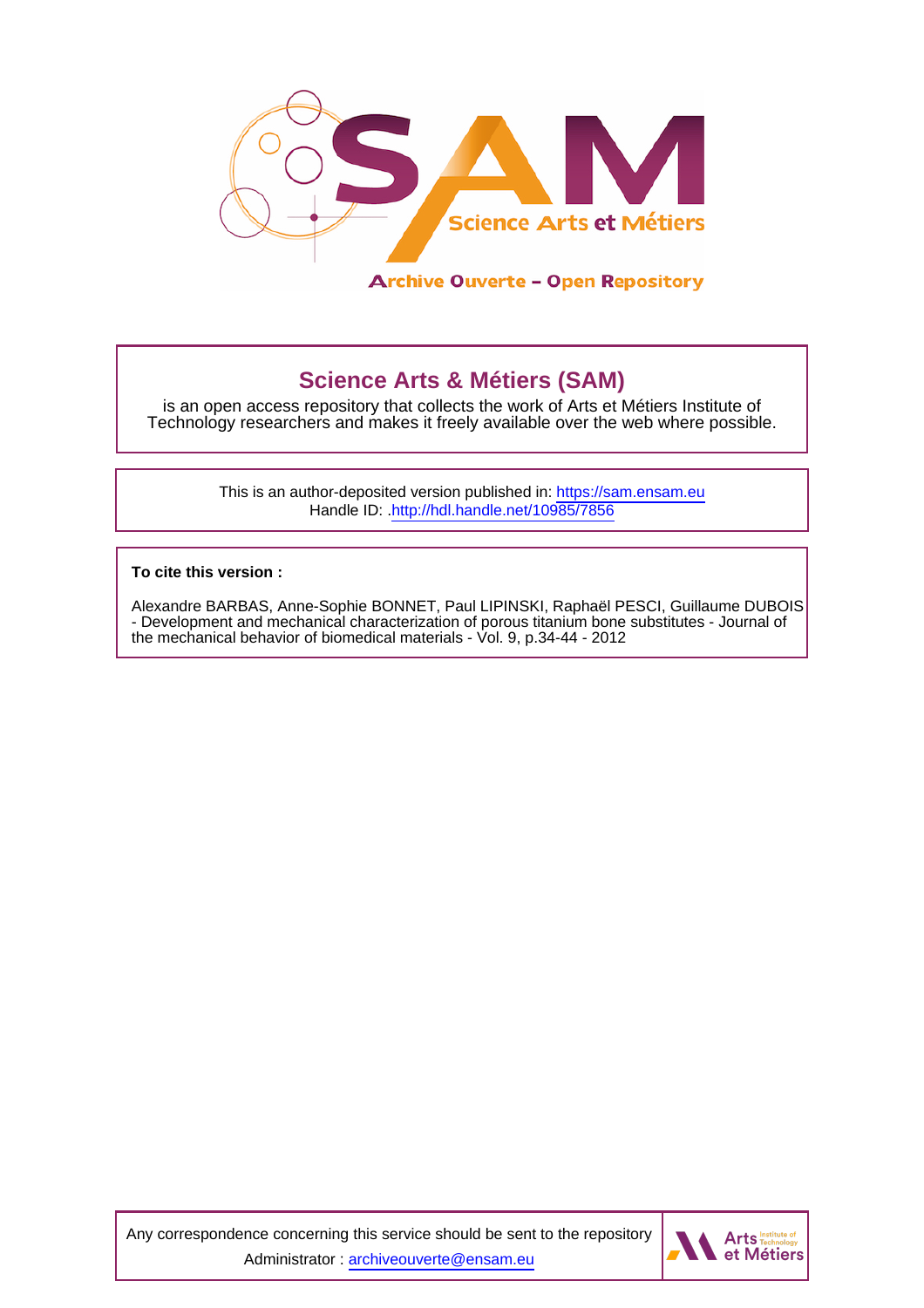# **Development and mechanical characterization of porous titanium bone substitutes**

### **A.** *Barba s a,b,* **A.-S.** *Bonnet a,* **P.** *Lipinski a,\*,* **R. Pesci c, G. Dubois b**

a LaBPS/ENIM, 1*route* d'Ars *Laquenexy* - CS 65820, <sup>57078</sup> Metz *Cedex, France* b OBL Paris, *Immeuble Vecteur Sud,* 70-86 *avenue* de la République , 92320 Châtillon, *France* c ENSAM-Arts et Métiers *ParisTech,* LEM3 UMR CNRS 7239, 4 *rue Augustin Fresnel,* 57070 Metz, *France*

Keywords: Porous titanium Implants Bone substitute Mechanical properties Anisotropy

#### A B S T R A C T

Commercially Pure Porous Titanium (CPPTi) can be used for surgical implants to avoid the stress shielding effect due to the mismatch between the mechanical properties of titanium and bone . Most researchers in this area deal with randomly distributed pores or simple architectures in titanium alloys. The control of porosity, pore size and distribution is necessary to obtain implants with mechanical properties close to those of bone and to ensure their osseointegration . The aim of the present work was therefore to develop and characterize such a specific porous structure. First of all, the properties of titanium made by Selective Laser Melting (SLM) were characterized through experimental testing on bulk specimens. An elementary pattern of the porous structure was then designed to mimic the orthotropic properties of the human bone following several mechanical and geometrical criteria. Finite Element Analysis (FEA) was used to optimize the pattern . A porosity of 53% and pore sizes in the range of 860 to 1500 µm were fi.nally adopted. Tensile tests on porous samples were then carried out to validate the properties obtained numerically and identify the failure modes of the sam\_ples. Final!y, FE elasto\_plastic ana!yses wereyerformed on the porous samples in order to propose a failure criterion for the design of porous substitutes.

In most cases, clinical failure of prosthetic solutions is due to the stress-shie lding generated by the mismatch of mechanical properties between bone and implant (Karachalios et al., 2004) . The mechanica l properties of bone depend on many factors such as anatomical part, sex and age. The global elastic properties of cortical bone are usually described by the orthotropic tensor of elastic moduli defined by nine constants. Its longitudin al compressive strength was estimated to be

**1. Introduction** 200 MPa by Reilly and Burstein (1975) and Reilly et al. (1974). In long bones, the cortical tissue represents approximately 25% of the whole bone volume . Consequently, as a first order approximation an apparent compressive strength of 50 MPa is considered in this study.

.

The intrinsic properties of bulk titanium are significant ly higher than those of cortical bone. To minimize the negative impact of this stiffness incompatibility, substitutes with a controlled porosity can be introduced . Oh et al. (2003) obtained the Young's modulus of porous titanium close to that of bone by changing the voids volume fraction  $f_V$ . They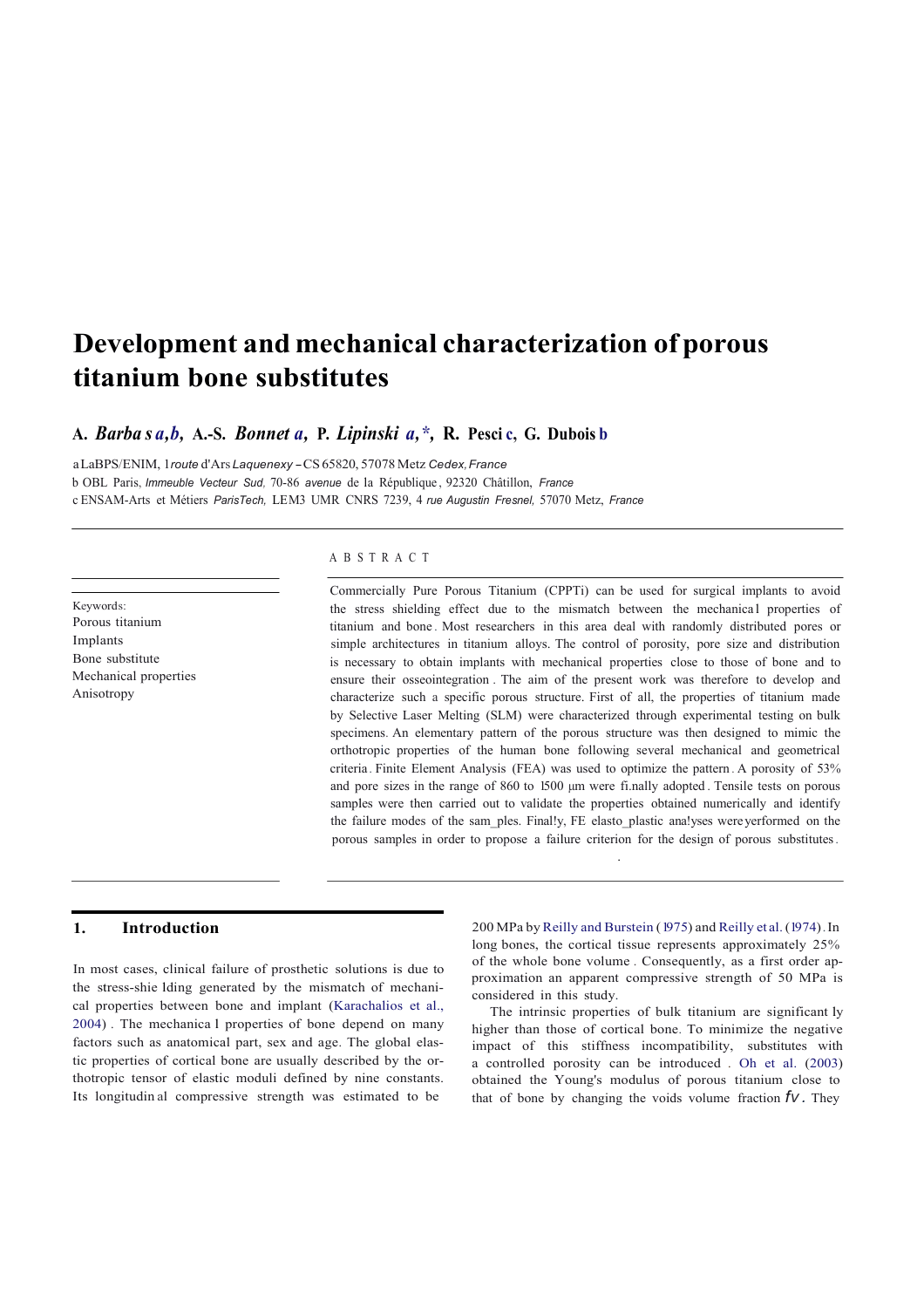reduced this property from 110 GPa (bulk titanium) to 10 GPa for  $fV = 0.35$ .

Moreover, as demonstrated by many authors (Otsuki et al., 2006 ; Heinl et al., 2008 ; Xue et al., 2007 ; Hollander et al., 2006), the existence of porosity is also propitious for the substitute osseointegration, the essential factor of the longterm reliability of the implant . The question arises : do the size, shape, topology and volume fraction of voids have any influence on the substitute colonization? Only a few studies have addressed this crucial problem . There is no consensus in the literature about the optimal pore size to enhance bone ingrowth . In their pioneering work, Otsuki et al. (2006) showed that the pores of the structure have to be interconnected in order to ensure the bone ingrowth . These authors also compared the type of tissue formed as a function of time and implant internal architecture . They tested two levels of porosity (50% and 70%) combined with two ranges of pore sizes (between 250 and 500  $\mu$ m and between 500 and 1500  $\mu$ m) and concluded that the size of pores should range from 500 to 1500 µm for both levels of porosity to get a tissue of good quality. Xue et al. (2007) demonstrated that the bone colonization is impossible for a pore size under 100 µm . Chen et al. (2009) tested the osteogenesis on structures with pores ranging from 100 to 400 µm but did not speak out against higher pore dimensions . Hollander et al. (2006) tested porous structure with pore dimensions of 500, 700 and 1000  $\mu$ m and concluded that the growth of human osteoblast is possible for all these types of porosities . Those authors did not indicate a maximal pore size either. Generally speaking, no clearly identified rule exists to allow the optimal design of implants or bone substitutes in commercially pure porous titanium (CPPTi) .

Several manufacturing processes of porous titanium are known among which freeze casting (Yook et al., 2009), space holder technique (Niu et al., 2009), rapid prototyping (Li et al., 2006) or laser processing (Parthasarathy et al., 2010; Heinl et al., 2008; Krishna et al., 2007) . Freeze casting and space holder processes mostly lead to randomly distributed pores whereas rapid prototyping and laser processing are adopted when a controlled architecture is required .

The freeze casting technique enables a porous material with a compressive strength close to that of bone to be obtained, but its main drawback underlined by Yook et al. (2009) is the pore size that does not exceed 300  $\mu$ m for a long manufacturing time of 7 days. Higher pore sizes can be reached with the space holder technique but the mechanical properties obtained are lower than those of human bone (Niu et al., 2009). In both cases, the control of the elastic properties anisotropy seems to be difficult.

In the literature, rapid prototyping and laser processing are often reported to generate bulk titanium or porous titanium with simple pore architecture (Parthasarathy et al., 2010 ; Heinl et al., 2008; Krishna et al., 2007 ; Li et al., 2006) . These techniques are generally used in the case of titanium alloys.

In this paper, the Selective Laser Melting (SLM) process was chosen to produce porous titanium with a particular periodic internal architecture . In a first part, the properties of titanium samples processed by SLM are studied and compared to the ISO Standard Specifications. Crystallographic texture and

residual stress measurements are also examined to estimate the anisotropy of samples obtained by this technology.

In a second part, an elementary pattern is designed to approach the mechanical properties of human bone and to enable the optimal implant osteointegration . The final section is dedicated to the question of elastoplastic global properties and simple failure assessment for such porous implants.

#### **2. Materials and methods**

#### 2.1. Criteria *for* elementary pattern definition

To design and optimize an elementary pattern for bone substitutes, several criteria had to be simultaneously taken into account . With biocompatibility, the criteria adopted in this study are as follows:

- Elastic (global) properties as close as possible to those of cortical bone (including the anisotropy) .
- A maximal allowed apparent stress not exceeding 50 MPa .
- A maximal stress exerted at any point of the pattern smaller than  $a \cdot a = ay / k$ , where *ay* is the yield point of the CP Ti and  $k = 1.5$  corresponds to a safety coefficient.
- Interconnected pores (Otsuki et al., 2006) .
- A pore size greater than <sup>100</sup> µm to facilitate bone colonization (Shiomi et al., 2004; Xue et al., 2007 ; Chen et al., 2009) .
- A porosity in the range of 50% to 70% as defined by Otsuki et al. (2006) .
- A pattern shape enabling the perfect periodic paving of 30 space.

To perform such an optimization, the mechanical properties of commercially pure titanium processed by SLM have to be identified first. A classical experimental procedure is adopted to characterize the elastoplastic properties of CP Ti.

#### 2.2. **Characterization** *of* **CP Ti processed by SLM**

Elastoplastic properties *of* CP Ti processed by SLM

To characterize the intrinsic properties of CP Titanium processed by SLM, three types of standard tensile test specimens (NF EN ISO 6892-1) have been manufactured with a SLM machine prototype . The direction of powder layer deposit varied for each type of specimen and was either longitudinal (L) , transverse (W) or through specimen thickness (T) . According to the standard, the dimensions of the gauge part of the samples have been fixed to 7 mm (L) x 3 mm (W) x 0.5 mm (T) . The actual raw gauge sections of the specimens were measured after fabrication with an optical 30 measurement device (InfiniteFocus, Alicona, Austria) .

The elastoplastic properties of the material have been determined using an Instron 5866 tension/compression testing machine equipped with a load-cell allowing a precise force measurement with an error less than 0.4% in the range of 0.1-10 kN . The Bluehill 2 software package was used to control the nominal stress rate during tests. A video tension device developed by Apollor® enabled the strain measurement . All the tests have been carried out at room temperature and quasi-static strain rate  $(10^{-3} \text{ s-1})$ .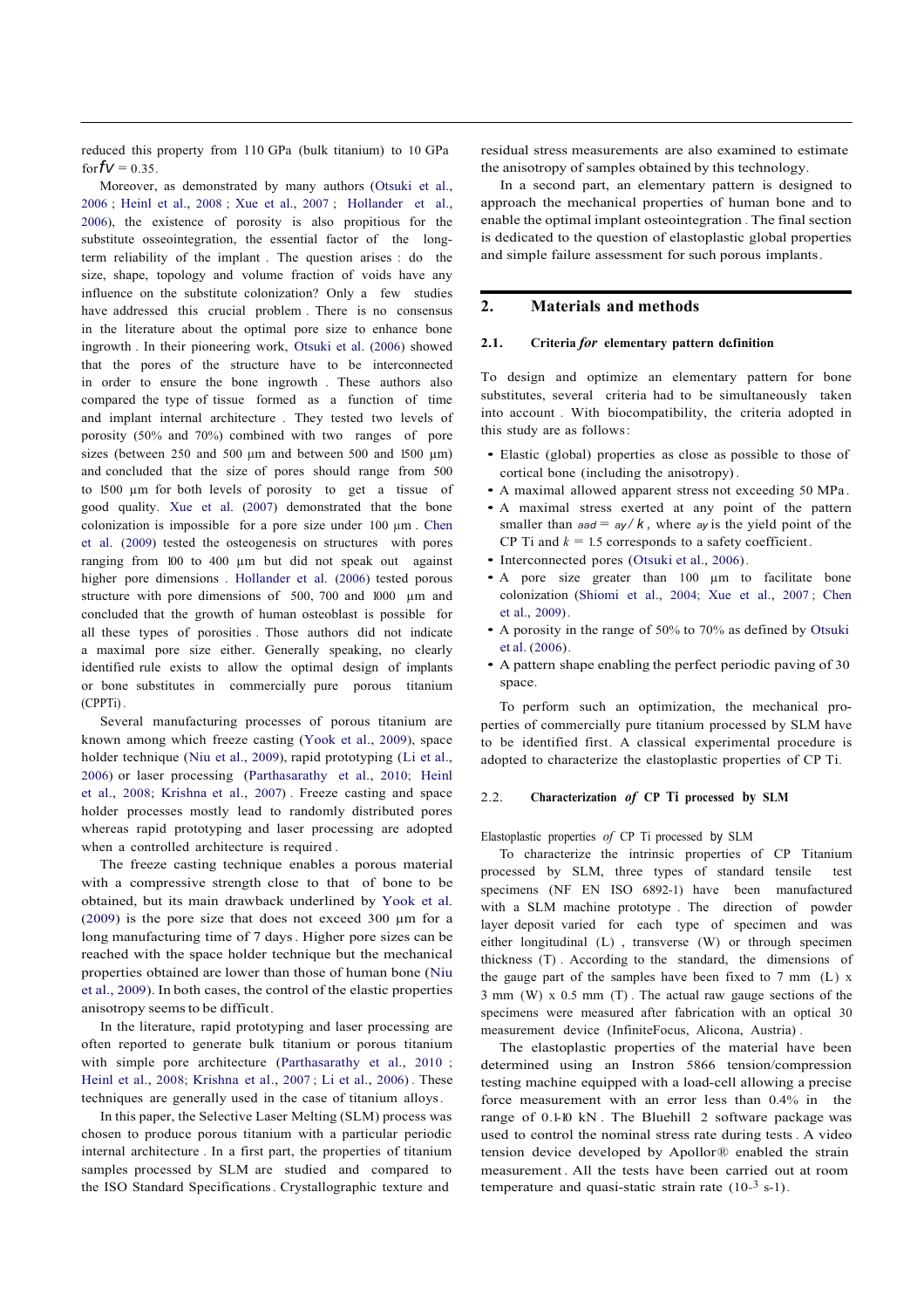

**Fig. 1 - Scheme of a cubic specimen used for the residual stress measurements.**

*Crystallographic texture and resid ual* stress *measurement*

Because of the high temperature gradient induced by SLM during material melting, residual stresses and pronounced crystallographic texture are often observed inside the parts produced with this fabrication process . These quantities generally lead to the appearance of an induced anisotropy of the material and influence its fatigue life.

In the present work, a four circles Seifert XRD 3003 PTS goniometer was used to determine the crystallographic texture of a 10 x 10 x 10 mm<sup>3</sup> cubic specimen fabricated by SLM. Since the alpha titanium is obtained by SLM, the {101} crystallographic planes were analysed on two faces of this sample and the corresponding pole figures were obtained .

The residual stresses were determined with a Proto IXRD goniometer equipped with a copper tube . In accordance with the European standard, the  $\sin^2 \mathbf{t}$  method was used considering the  $\{213\}$  planes. *Tura* 5 x 5 x 5 mm<sup>3</sup> cubic specimens were prepared for these tests . The geometry and face designation as well as the coordinate frame attached to the cubes are indicated in Fig. 1.

The measurement of residual stresses was performed on the six faces of bath cubes in order to study the influence of the powder deposit and melting directions . For each specimen, the deposit direction corresponded to axis 3 and started from face 6 (bottom) . After powder deposition, the external wall of the layer was melted followed by the filling of its core in the direction 1 or 2 . To avoid the generation of a preferred orientation, for each next deposited layer the melting direction was permuted .

### 2.3. **Design** *and* **fmite element** *improvement of* **the** *elementary pattern* **geometry**

The elementary patterns were first designed in the software package Solidworks 2003 respecting the various criteria cited in Section 2 .1concerning the minimal pore size, porosity and perfect paving of 30 space. Elastic Finite Element analyses were performed to improve the design . The FE meshes for all patterns were created using MSC Marc Software . Because of the existence of three planes of symmetry, only one eighth of every elementary pattern was meshed using hexahedral and pentahedral elements . Periodicity conditions were applied to the model on the appropriate faces. An example of the FE mesh can be appreciated in Fig. 2. The same software was used to perform the finite element analyses. *Tura* types of



**Fig. 2 - Equivalent von Mises stress on the elementary pattern submitted to an apparent equivalent stress of 50MPa in X direction.**

load leading to an apparent equivalent stress of 50 MPa were applied to identify the global elastic orthotropic properties of the pattern . Simple tension in the three principal directions was modelled to determine Young's moduli Ex . Ey , Ez and Poisson's ratios *vXY*, *vyz*, *vzx* · Pure shear in planes XOY, YOZ and ZOX was simulated to estimate transverse moduli GXY . Gyz and Gzx (see Fig. 2 for coordinate system definition) . Based on the results of Section 2 .2 , the elastic behaviour of the bulk CP grade 2 Ti was supposed to be isotropie . The average value of Young's modulus of 100 GPa was deduced from these tests. The commonly admitted value of the Poisson's ratio of 0.33 was also used, see Shiomi et al. (2004) . For each geometric configuration, the concentration factor of von Mises stress on individual beams constituting the pattern was analysed and compared to the material allowable stress . After each design of the elementary pattern, numerical simulations were done in order to check the resulting elastic properties . The design improvement was performed in loop until the properties of the pattern fitted the mechanical criteria outlined previously in this paper.

#### 2.4. *De.finition of porous* **tensile specimens** *for* **the** *determination of substitute elastoplastic* **properties**

In order to verify the adequacy of the mechanical properties provided by the simulations on the optimized pattern with the ones of a porous structure generated by SLM, experimental tensile tests were carried out. The porous specimens used in this mechanical study are illustrated in Fig. 3 and were named X, Y and Z, in accordance with the coordinate system in Fig. 2 , depending on the orientation of the elementary pattern in the porous area with respect to tension direction . All specimens were manufactured using a SLM machine prototype . They were composed of a porous gauge area and two gripped ends in bulk titanium and were designed in such a manner that four elementary patterns were present in the tension direction and at least two patterns in the transverse directions, Fig. 3. For each direction tested, three samples were manufactured . The theoretical porous cross sections normal to the tension directions were 5.74 x 9.95 mm<sup>2</sup>, 4.2 x 9.95 mm<sup>2</sup> and 4.2 x 11.5 mm<sup>2</sup>,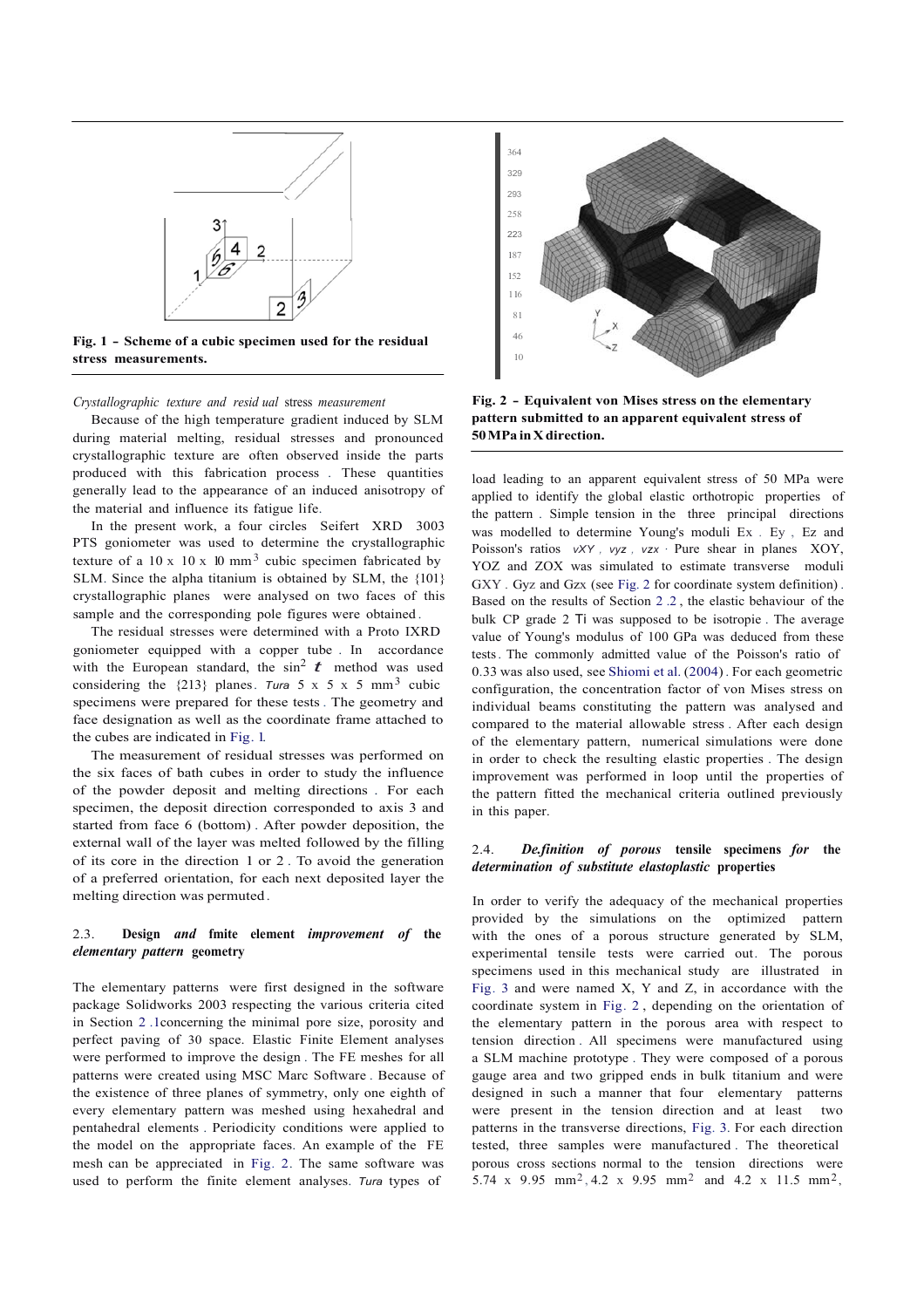

**Fig. 3 - Tensile specimens of CPPTi (downwards: X, Y and Z type specimens).**

respectively for the X, Y and Z samples. The corresponding porous zone lengths were 8.4, 11.49 and 19.9 mm in the same order. The same experimental devices as those used for the mechanical tests on the bulk specimens were employed for these tensile experiments.

Concerning the effective elastic properties of these porous structures, only the Young's moduli were determined experimentally. The values of the remaining elastic constants (shear moduli and Poisson's ratios) were not characterized . The usual plastic properties of the porous titanium were identified, i.e.  $Rp_{0-2}$ , Rm and A%. The true global and local (pore) dimensions of all nine specimens were characterized using a Phoenix Micro CT scan and compared with the theoretical ones.

To perform the measurement of the strain with the video-traction device, two points were marked on each specimen bulk part as illustrated in Fig. A .1 (Appendix) . To characterize the mechanical properties of the porous titanium, the experimental force-displacement curves had to be corrected subtracting the stiffness of the bulk parts of the specimen. The details of this procedure are provided in Appendix.

The aim of these tests was to investigate the apparent elastoplastic properties of the porous structure and to observe the failure modes as a fonction of the pattern orientation with respect to the tensile direction .

#### **2.5. Identification** *of porous* **implant dimensioning criterion**

An analysis of fractured tensile porous specimens was carried out in order to propose simple criteria enabling the dimensioning of SLM made porous implants.

The method used to identify the failure criterion of bone substitutes consisted in comparing experimental and numerical global stress-strain curves of porous tensile specimens .

The finite element meshes of the three types of specimen were built respecting the true specimen dimensions measured via Micro CT scanning. Only one eighth of each sample was meshed with mainly hexahedral elements using

**Table 1 - Comparison between the SLM CP grade 2 Ti elastoplastic properties and the ISO 5832-2 (ISO 5832-2, 1999) specifications (SD enclosed in parentheses).**

| Property         | SLM CP grade 2 Ti |            |           |     |  |
|------------------|-------------------|------------|-----------|-----|--|
|                  |                   |            | w         |     |  |
| E(GPa)           | 91 (12)           | 100(5.5)   | 101(2.6)  |     |  |
| $Rp_{0.2}$ (MPa) | 522 (18)          | 518(5.5)   | 533(2.1)  | 230 |  |
| $Rm$ (MPa)       | 654(1.5)          | 640 (12.4) | 617(16.7) | 345 |  |
| $A\%$            | 17.0(3.0)         | 14.7(2.9)  | 5.1(2.1)  | 20  |  |
| $,$ thax         | 12.2(1.7)         | 11.3(1.3)  | 3.6(1.4)  |     |  |

Hypermesh software . The number of elements and degrees of freedom varied respectively from 107,204 to 204,608 and from 366,000 to 700,000, in fonction of the specimen type . The *h*  plastic flow theory was brought into play since only a monotonie loading was considered . The hardening curve of CP Ti made by SLM determined in this work was introduced, see Section 2.2. The loading was reproduced by applying a ramp displacement - rime fonction on the nodes corresponding to the grip end of the sample. These boundary conditions enabled easy simulation of unstable specimen behaviour.

#### **3. Results and discussion**

#### **3.1. Elastoplastic properties** *of* **CP Ti** *grade* **2 processed by SLM**

Three standard tensile test specimens of CP grade 2 Ti were tested for each direction of melting. The true stress-true strain curves were obtained using the actual specimen cross sections. As an example, Fig. 4 shows the three curves obtained for the tension direction (T). It clearly appears that SLM process ensures a good repeatability as the maximum stress deviation with respect to the average curve does not exceed 2%. A similar conclusion can be drawn for the two other directions, not illustrated in this paper. Table 1 summarizes, for each melting direction, the average values of the usual elastoplastic material properties, i.e. Young's modulus E, conventional yield stress Rp  $_{0.2}$ , strength Rm and elongation  $A\%$  . Besides, the plastic strain Jmax corresponding to the maximum of stress-strain curve was also identified . The last column recalls the same characteristic, if available, provided by the ISO specification . This Table does not reveal any significant influence of the melting direction on the Young's modulus of SLM CP grade 2 Ti. The differences observed are mainly due to the precision of the experimental device which is not really adapted for measurement of elastic stiffness of bulk metallic materials. The conventional yield point and ultimate tensile strength are not influenced by this parameter either. However, the average elongation of the samples melted in (W) direction is significantly reduced compared to the two other directions . This is due to the mediocre quality of the sample surface after the removal of the sustaining structure. It is important to recall that all specimens were tested without any surface machining or mechanical treatment . The elongation value in (W) direction was discarded in the failure analysis presented in Section 3.5.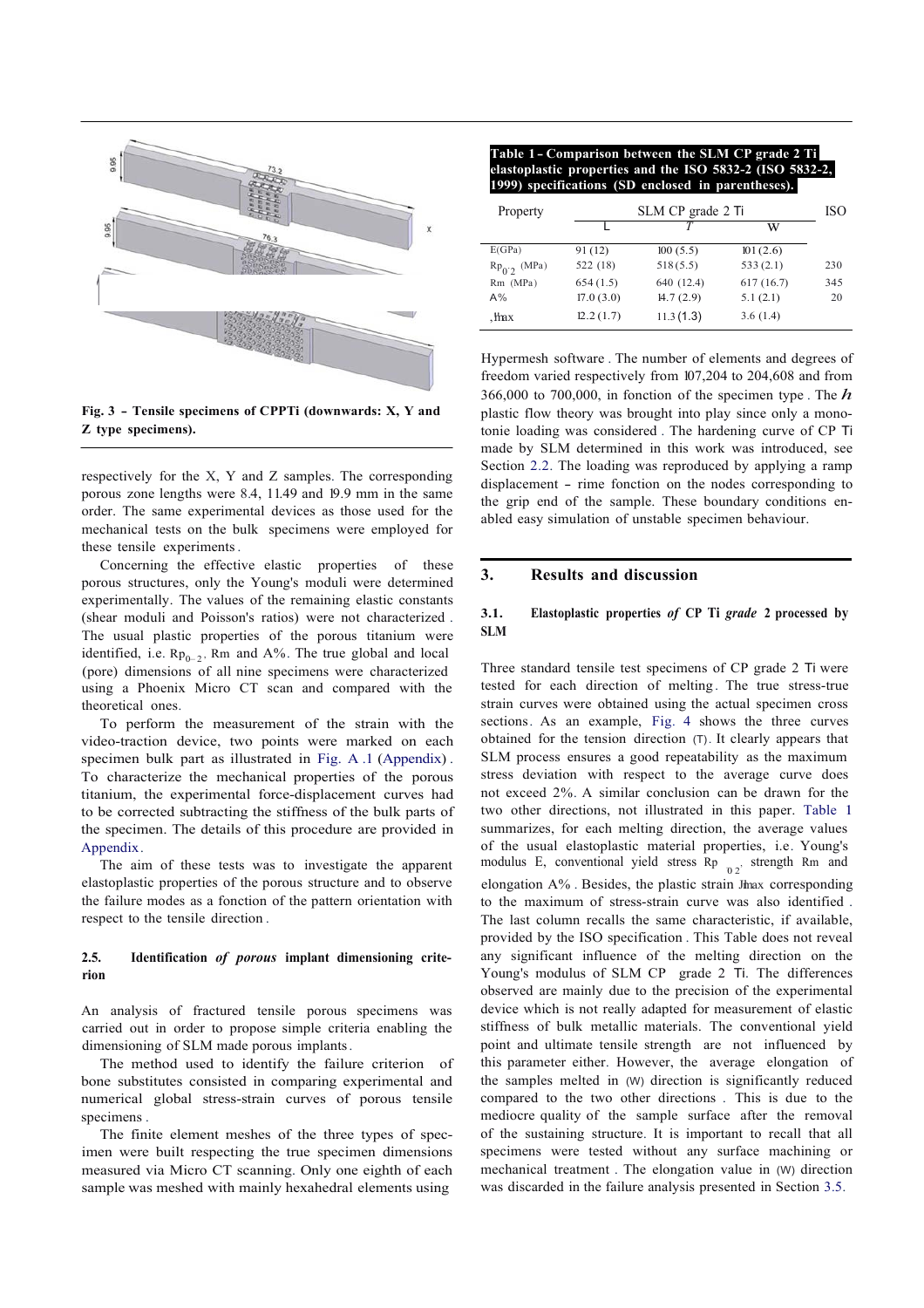

**Fig. 4 - True stress-true strain curves of the (T) bulk specimens.**

Compared with the ISO Standard Specification for unalloyed titanium 5832-2, the plastic properties of the SLM CP grade 2 Ti are higher except for the material elongation . Indeed, the conventional yield point and ultimate tensile strength are almost twice as high as the ISO specifications.

On the one hand the elongation is reduced by 15% in L, 27% in T and 75% in W directions . This important drawback can be partially attributed to the thickness of specimens tested<br>  $(T = 0.5 \text{ mm} - \text{comparable with the diameter of porous})$ pattern struts) which is relatively small with respect to the specimens roughness . Indeed a ten-point mean roughness of these specimens, obtained using Alicona InfiniteFocus microscope, was  $R_2 = 45 \mu m$ . On the other hand however, the SLM process is commonly used to manufacture patientspecific implants to suit the patient morphology . As a consequence, no adjustment by plastic deformation of implant is needed during surgery contrary to conventional implants . In such a situation , the critical elongation of the material is not necessarily a dimensioning parameter.

The trends reported in our study are in agreement with the results of Vandenbroucke and Kruth (2007) on SLM grade 5 titanium . These authors observed that the SLM process increases the yield point and ultimate tensile strength by 50% and reduces the elongation by 25% .

#### 3.2. **Crystallographic texture** *and residual* **stress** *measure***ment**

The two pole figures obtained from the crystallographic analysis are illustrated in Fig. 5, showing maps of the iso-lines of the orientation intensity factor. It is commonly recognized that the tested material becomes textured when this intensity factor is higher than 3. As the two pole figures indicate intensity factors not exceeding 2.3, it can be concluded that there is no preferred crystallographic orientation of grains constituting the sample . Consequently, the randomly distributed texture of this SLM-processed titanium leads to the isotropy of its elastic and plastic properties, at least initially.

The results of the residual stress analysis are reported in Table 2. The residual stresses have only been measured on the external faces of the cubes . This Table shows that five faces of the examined cubes are subjected to a bi-axial compressive stress state. Face 1, however, undergoes positive stresses . This result can, at least partially, be attributed to the cooling process of the samples studied . First of all, it must be noted that faces 6 and 1correspond respectively to the first and last deposited layers. During the SLM process, layer *n* is directly affected by the cooling of layer  $n+1$  consecutive to its melting. Indeed, the thermal contraction during the cooling of layer  $n + 1$ generates compression in layer *n* and tension in layer  $n + 1$ . Therefore face 1 is subjected to tension and face 6 to compression . These faces having the normal vector parallel to axis 3 of coordinate system attached , only *a<sup>11</sup>* and *a22* stress components are different from zero. A similar



**Fig. 5 - {101}pole figures of alpha titanium on two faces of a cubic sample made by SLM.**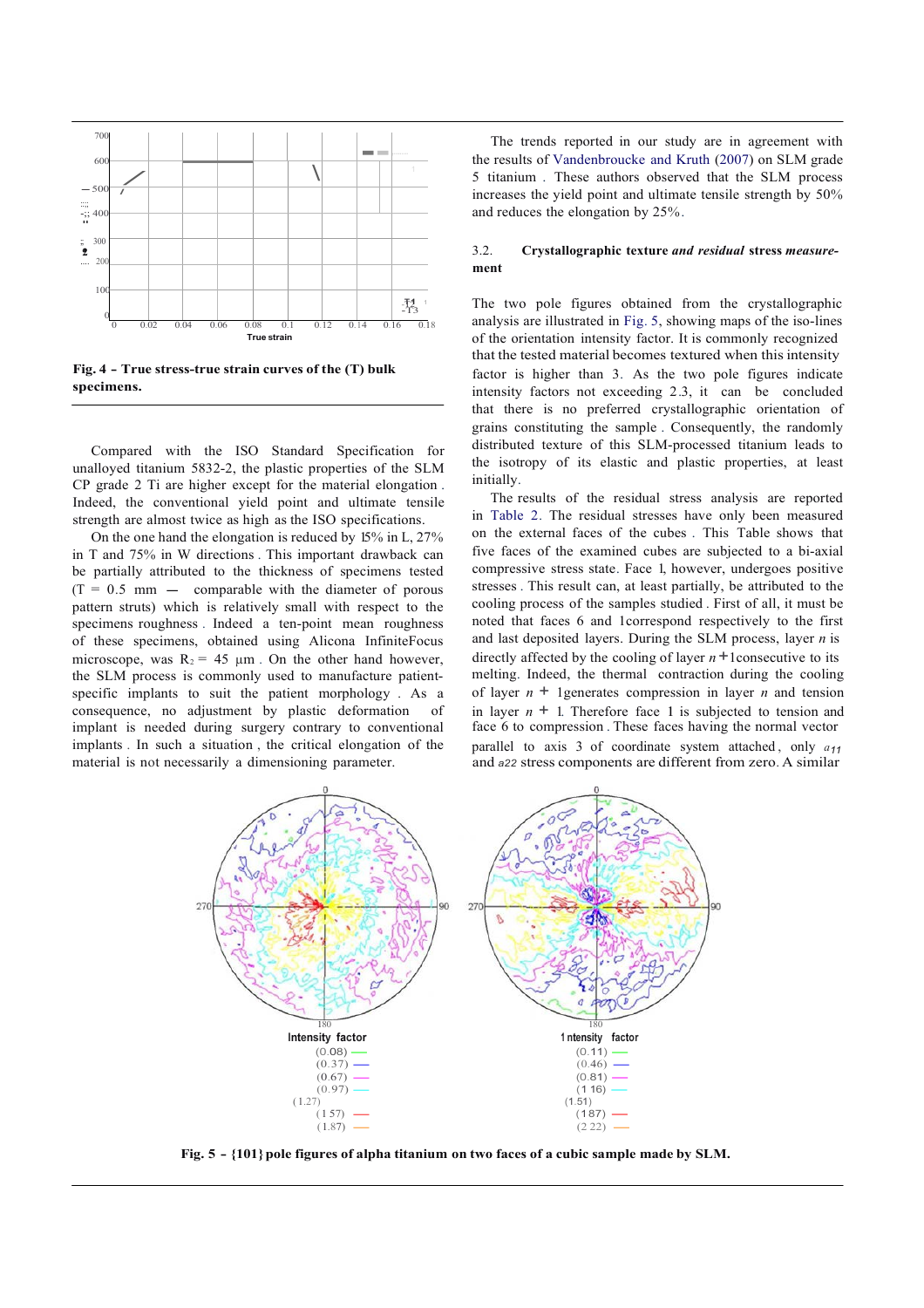#### **Table 2 - Residual stresses measured on the external faces of cubic specimens (MPa). Ali the values for samples 1 and 2 are given ±10 MPa.**

|        | <b>Stress</b><br>component<br>(MPa) | Sample 1 | Sample 2 | Mean           |
|--------|-------------------------------------|----------|----------|----------------|
| Face 1 | au                                  | 180      | 140      | $160 \pm 30$   |
|        | an                                  | 7S       | $-70$    | $2.5 \pm 100$  |
| Face 2 | a33                                 | $-30$    | -80      | $-SS \pm 3S$   |
|        | a22                                 | $-20$    | $-40$    | $-30 \pm 1S$   |
| Face 3 | a33                                 | $-3S$    | $-2S$    | $-30 \pm 10$   |
|        | au                                  | $-4S$    | $-70$    | $-S7.5 \pm 20$ |
| Face 4 | a33                                 | 1S       | $-7S$    | $-30\pm 6S$    |
|        | an                                  | $\Omega$ | $-8S$    | $-42.5 \pm 60$ |
| Face S | a33                                 | $-1S$    | $-8S$    | $-SO\pm SO$    |
|        | au                                  | $-40$    | $-60$    | $-SO\pm IS$    |
| Face 6 | au                                  | $-7S$    | $-90$    | $-82.5 \pm 10$ |
|        | an                                  | -11S     | -SS      | $-8S \pm 40$   |

explanation holds for the lateral faces. Indeed, as presented in Section 2.2, after the powder deposition, the external wall was first melted by the laser followed by the layer core. This means that the core of the sample cools down after the external specimen surface. This explains the development of negative residual stresses on lateral faces in directions 3 and 1or 2, as a fonction of the face considered (2, 3, 4 or 5).

The presence of negative values of stress on faces 2 to 6 of the SLM-made samples indicates that this process is well adapted to the fabrication of implants subjected to cyclic loads as residual compression stresses delay crack initiation . However since positive stresses are obtained on the last face of the cube, attention must be paid to the melting path chosen for bone substitute manufacture . A local heat treatment can be used to reduce this stress, for instance by heating the last melted layer, without any material deposit, by the laser beam used (Shiomi et al., 2004) .

It must nevertheless be emphasized that all the values appearing in Table 2 are relatively small ( $o$ -max = 180 MPa,  $E$ min = -115 MPa) compared to the material conventional yield stress ("'520 MPa).

As no work has been found in the literature concerning residual stress induced by SLM on CP grade 2 titanium, the results obtained in this paper have been qualitatively compared with those on steel provided by Shiomi et al. (2004) . The generation of residual stresses by SLM has been studied on a metal composed of 69.6% of standard chrome molybdenum steel, 21.7% of Ni and 8.7% of CuP. The authors observed a tensile residual stress on the top surface of about 400 MPa . A significant gradient of residual stress was found near this top surface. Indeed, a value of 80 MPa was measured at a distance of 1 mm from this surface leading to the mean gradient of 320 MPa/mm . *Tura* comments can be formulated concerning this comparison . First, in our non destructive tests only external surfaces have been examined . Consequently, the stress gradient obtained by Shiomi et al. cannot be discussed . Next, the relatively high values of residual stresses determined (Shiomi et al., 2004) are probably due to the specific SLM parameters used . If one compares this method with the welding process, it is well known (Wohlfart , 1986; Lieurade , 1987) that the level of residual stresses, but also their sign, strongly depend on the welding parameters and especially on the energy flux transferred to the sample.

#### **Table 3 - Theoretical andrealdimensions ofthe pattern proposed.**

| l and 2 are given $\pm 10$ MPa.     |              |              |                               |                       |              | Theoretical  | Average ex-             | Relative                            |
|-------------------------------------|--------------|--------------|-------------------------------|-----------------------|--------------|--------------|-------------------------|-------------------------------------|
| <b>Stress</b><br>component<br>(MPa) | Sample 1     | Sample 2     | Mean                          |                       |              | $(\mu m)$    | perimental<br>$(\mu m)$ | error<br>$\left(\frac{0}{0}\right)$ |
|                                     |              |              |                               |                       | <b>PX</b>    | 2 100        | 2093                    | $-0.33$                             |
| au<br>an                            | 180<br>7S    | 140<br>$-70$ | $160 \pm 30$<br>$2.5 \pm 100$ | Extemal<br>dimensions | py<br>PZ     | 2870<br>4980 | 2794<br>4961            | $-2.6S$<br>$-0.38$                  |
| а33                                 | $-30$        | $-80$        | $-SS\pm 3S$                   |                       | A            | 860          | 883                     | $+2.67$                             |
| a22                                 | $-20$        | $-40$        | $-30 \pm 1S$                  |                       | B            | 800          | 821                     | $+2.63$                             |
| а33                                 | $-3S$        | $-2S$        | $-30 \pm 10$                  | Bearn                 | $\mathbf{c}$ | S30          | S <sub>61</sub>         | $+S.8S$                             |
| au                                  | $-4S$        | $-70$        | $-S7.5 \pm 20$                | dimensions            | D            | 600          | 631                     | $+S.17$                             |
| а33                                 | 1S           | $-7S$        | $-30\pm 6S$                   |                       | E            | 800          | 821                     | $+2.63$                             |
| an                                  | $\mathbf{0}$ | $-8S$        | $-42.5 \pm 60$                |                       | F            | 600          | 621                     | $+3.50$                             |
|                                     |              |              |                               |                       |              |              |                         |                                     |



**Fig. 6 - Front view of the elementary pattern superimposed on its CT scan image. Cross sections of** X **oriented beams are plotted using dashed lines.**

#### 3.3. **Elementary pattern design**

The leading idea in designing the elementary pattern was to use interconnected 30 irregular "asterisks" made of straight beams connected together. In order to obtain anisotropy of its elastic properties similar to that of human cortical bone, the length and orientation as well as the cross sectional area of these beams were adapted to respect all the criteria cited above. Let  $(0; ex, ev, ez)$  be the coordinate system attached to this pattern coinciding with its planes of orthotropic symmetry. It was decided to generate the highest stiffness in the X direction. To reach this aim, four of the straight beams were arranged parallel to this axis. To get lower properties in the Y and Z directions, the remaining beams form a six branch asterisk, see Fig. 6. Several configurations were tested leading to the final pattern geometry illustrated by the same Figure . The main theoretical dimensions of this pattern are referenced in this Figure and their values are summarized in Table 4. They induce the theoretical pattern porosity of 53%. The pore length in  $X$  direction is 900  $\mu$ m and its cross-section in Y-Z plane can be characterized by two diagonals of 860 and 1500 µm also indicated in this Figure.

Fig. 2 shows the von Mises stress field for the final pattern geometry, obtained in tension along the X axis. The applied global tensile stress is 50 MPa . The maximal value of this stress is concentrated at the base of the X-oriented beams and reaches 365 MPa . This value is lower than the SLM CP Ti conventional yield point and leads to a safety factor  $k = 1.45$ .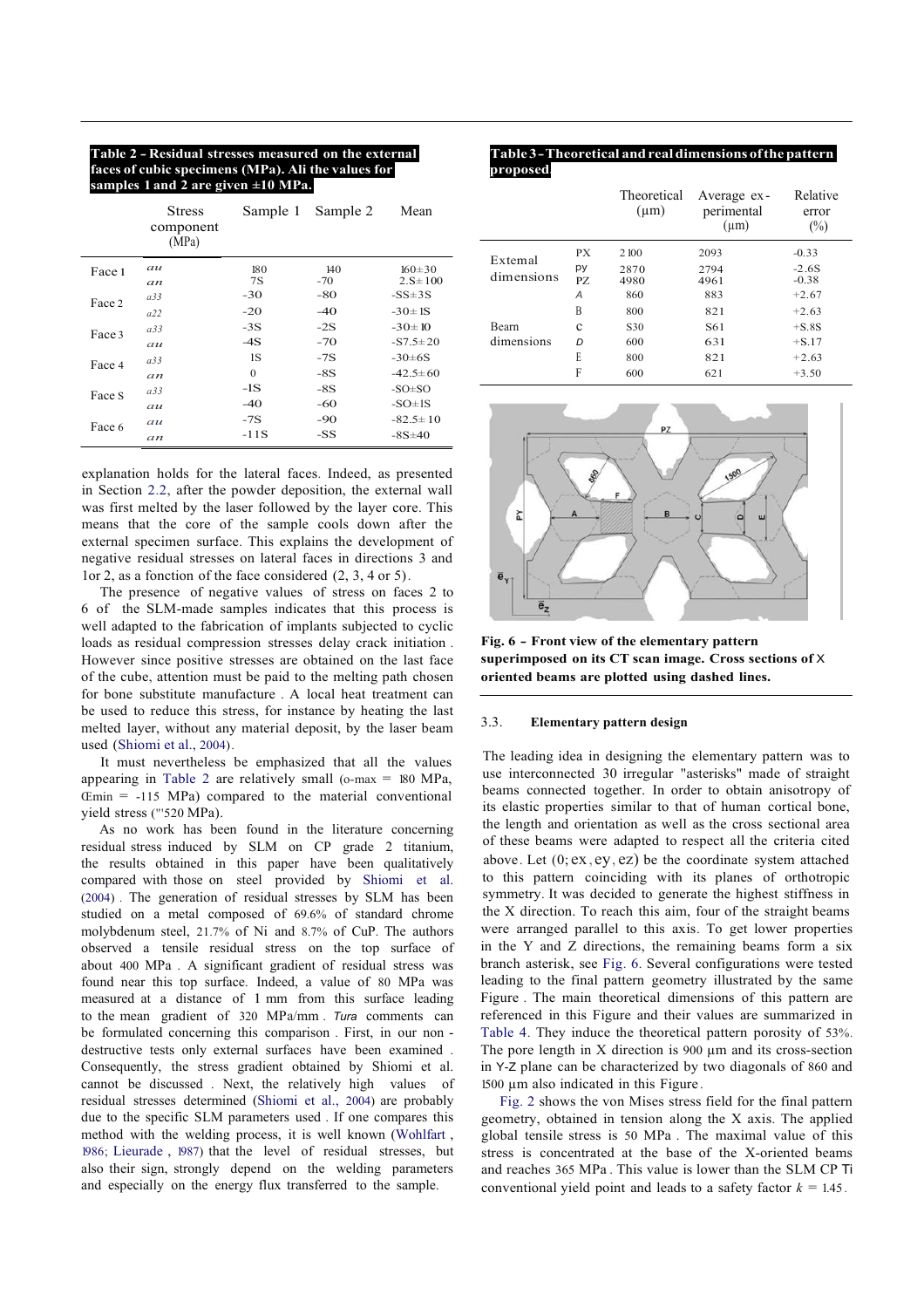The elastic moduli of the final pattern obtained by the numerical simulations are summarized in Table 4 and compared to those of human cortical bone reported in the literature . It appears from this Table that the bone orthotropy is well respected by the pattern . However, the theoretical longitudinal and transverse moduli are significantly higher than those of bone . For instance, the maximal ratio between the Young 's moduli of the pattern and mandibular bone reaches 1.56 in Z direction . This observation suggests that the beam cross-sections are too large. Nevertheless, one should remember that the size of beam cross-section results from the strength criterion and safety factor adopted . Consequently, any decrease of beam cross-section area will result in the increase of stresses and violation of this criterion as suggested by the results of Fig. 2. Even so, these moduli are much smaller than the elastic properties of the classical metallic materials used in surgical implants . Indeed, the bulk CP grade 2 titanium typically used in craniomaxillofacial implants leads to a ratio of longitudinal moduli approaching 10.00. These results underline also the remarkable properties of bone tissue compared to the metals such as titanium, wellknown for its high strength-to-weight ratio.

### 3.4. **Measurements** *of actual* **dimensions** *of* **the pattern** *and* **estimate** *of* **the geometric tolerance** *of* **the** *samples* **obtained by SLM**

Before carrying out the tensile tests allowing the determination of the elastoplastic properties of the porous structure, it was necessary to estimate the actual size of each specimen and to check the performance of the machine used to precisely reproduce their complex geometry. Measurements of the true dimensions of the gauge part of porous tensile specimens have been carried out using a Phoenix Micro CT scan. The voxel size of the 30 abjects obtained was 10 um.

First of all it must be noticed that the melting process en sures good interconnectivity throughout the whole specimen volume ; no flaws were detected in all samples within the precision of the Micro CT scan employed . The comparison of the theoretical and typical real pattern geometries is illustrated in Fig. 6. This Figure well illustrates the fact that the real struts

characterized as well as the cross-sectional sizes of struts defined by dimensions A , B, C, D, E, and F indicated in the same Figure . Table 3 summarizes all values of the theoretical and average real pattern dimensions .

Analysis of Table 3 indicates that an insignificant difference between the theoretical and real external pattern dimensions exists . The actual enveloping parallelepiped is smaller than the theoretical one. The biggest discrepancy is observed in Y direction and reaches -2.65% . However the cross section areas of the actual beams are significantly different from the theoretical ones . The largest mismatch concerns the struts' widths C and D where errors exceed 5% . The average ratio between the actual and theoretical cross sections was estimated to be 1.09 leading to an error of about 9% . Consequently, the actual specimen porosity was estimated (by volume measurement) to be 48% instead of the theoretical value of 53%.



**Fig. 7 - Comparison between the iso-surfaces of** *etM* = **0.11 from FE analyses (on the left) and the experimental fracture facies observed with an InfmiteFocus microscope (on the right) for the three tensile specimens X, Y and Z respectively.**

Moreover, one can observe an important ten-point mean dimensions are slightly greater than the theoretical ones.<br>For each sample, its external dimensions (PX, PY, PZ) were roughness of physical specimens with an  $R_2$  value of around 45 µm estimated using Alicona InfiniteFocus optical device. The arithmetic roughness was evaluated to a value of  $Ra = 8.6 \mu m$ , see also Fig. 7.

### **3.5. Elastoplastic properties** *of* **the** *porous* **tensile** *samples. Failure* **assessment proposition**

*In vivo,* bones are mostly loaded in compression and bending . Consequently bone substitutes should be tested under such loadings . However in the case of porous substitutes, this stress state induces locally tension, compression, bending or shearing stresses . Even if tension is one of the most critical loadings leading to the structure fracture, it also seems to be necessary to address the problem of the local buckling of struts during compression loading. In the Euler buckling theory the strut slanderness is defined by the ratio between the effective buckling length Le and the square root of the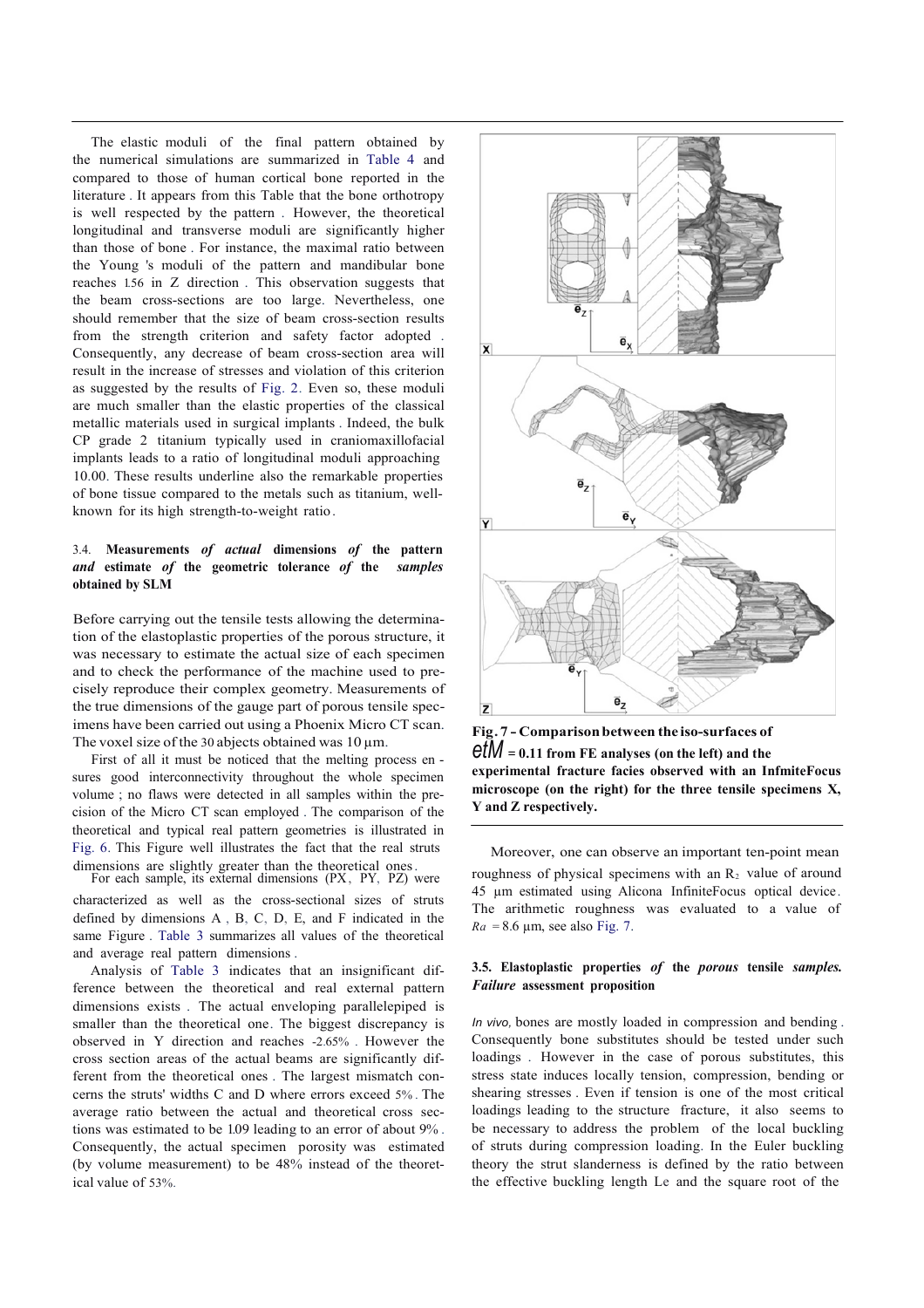#### **Table 4 - Elastic properties of the elementary pattern comp red to those of human cortical bones reported by Castaiio et al. (2002) and Ashman et al. (1984).**

| Elastic constants | Units | Pattern | Mandible (Casta:ii.o et al., 2002) | Long bones (Ashman et al., 1984) |
|-------------------|-------|---------|------------------------------------|----------------------------------|
| Ex                |       | 28,615  | 22,900                             | 20,000                           |
| Ey                | (MPa) | 16,399  | 14,200                             | 13,400                           |
| Ez                |       | 16,402  | 10,500                             | 12,000                           |
| vxy               |       | 0.15    | 0.19                               | 0.35                             |
| vyz               |       | 0.48    | 0.31                               | 0.42                             |
| Vxz               |       | 0.15    | 0.29                               | 0.37                             |
| Gxy               |       | 14,087  | 6000                               | 6200                             |
| Gyz               | (MPa) | 8042    | 3700                               | 4500                             |
| Gxz               |       | 8339    | 4800                               | 5600                             |

#### **Table5-Comparisonof elastoplastic properties ofporoust tanium samples and bone. Data concerning bones are taken from (Cowin, 1989). Standard Deviation is indicated in brac** ets.

|                  | <b>SLM CPPTi</b> |               |                  | Cortical bone (Cowin, 1989) |         |             |        |
|------------------|------------------|---------------|------------------|-----------------------------|---------|-------------|--------|
|                  |                  |               |                  |                             | Fension | Compression |        |
|                  | $X$ (Long.)      | $Y$ (Trans.)  | $Z$ (Trans.)     | Long.                       | Trans.  | Long.       | Trans. |
| E(MPa)           | 37,887 (1388)    | 17,987 {1227) | $15,824$ {566)   | 17,400                      | 9600    | 17.400      | 9600   |
| $Rp_{0-2}$ (MPa) | 133.3(1.9)       | 96.2(5.3)     | $110.S. \{4.1\}$ | 115                         |         | 182         | 121    |
| $Rm$ (MPa)       | $143.6 \{3.6\}$  | 129.8(2.5)    | 141.i' (4.1)     | 133                         | 51      | 195         | 133    |
| $A\%$            | 3.0(0.5)         | $7.8 \{1.4\}$ | $7.7\{2.7\}$     | 2.93                        | 3.24    | 2.20        | 4.62   |

I/A quotient, where *I* is the moment of inertia and A the area of the strut cross-section . In our pattern the buckling phenomenon is the most likely to occur for the Z-oriented struts of dimensions  $0.6 \times 0.6 \times 0.75$  mm<sup>3</sup>. These struts can be considered as short columns with fixed-fixed boundary condition . In this case the slenderness ratio is equal to 2.15. It is commonly accepted that compression members having slenderness ratio smaller than 30 exhibit essentially no instability and fail by yielding or crushing. So, for the value of slanderness ratio of 2.15 there is no risk of buckling . Consequently it seems adequate to test the implants in tension .

Tensile tests on porous specimens were carried out in the three principal directions X, *Y* and Z. Since the transversal displacements have not been measured and the hypothesis of volume conservation is not valid for porous materials, it was impossible to calculate the Cauchy's true stress. Consequently, the nominal stress and the true strain of the gauge part of the specimen were calculated, taking into account the real sample dimensions and the correction procedure presented inAppendix.

The apparent Young's moduli, conventional yield stress  $Rp_{0-2}$ , ultimate strength Rm and the corresponding elongation A% of the structures were identified in each direction . The results (average values from three tests) are reported in Table 5 and compared with the corresponding properties of the cortical tissue of long bones determined by Cowin (1989). The experimental data are provided for longitudinal and transverse directions in tension and compression .

On the one hand, it was observed in Table 4 of Section 2.4 that the Young's moduli provided by the numerical calculations on the elementary pattern were significantly higher than those of bone . The same remark can be made concerning the experimental results, according to Table 5. On the other hand, the direct comparison of Tables 4 and 5

shows that these experimental values in X and *Y* directions are greater than the theoretical ones. Differences of 32% and 10% are calculated respectively taking into account the mean experimental data.

This difference can be partially attributed to the porosity of the actual samples which is lower than theoretically determined . The highest discrepancy observed in X direction can also be explained by the ratio L/ l which is relatively high compared to the other specimens . Consequently, the strain measurement is strongly influenced in that case by the bulk parts and the apparent Young's modulus deduced is overestimated .

It can also be observed in Table 5 that the conventional yield point of the porous specimens is a fonction of the sample type . The lowest value of 96.2 MPa is obtained in *Y* direction and is even greater than the transverse strength of cortical bone of 51 MPa (Cowin, 1989). The highest value of 133.3 MPa is observed in X direction and is comparable with the tensile longitudinal strength of 133 MPa reported by the same author. Similar values were provided by other authors, see for instance Reilly and Burstein (1975) and Reilly et al.  $(1974)$ .

The values of ultimate strength are also higher for the porous structure than for bone . The ultimate apparent elongation of porous samples is relatively weak but remains greater than that of bone for directions *Y* and Z. In X direction the low value of titanium samples elongation A% of 3.0 is partially due to the important roughness ( $Rz = 45 \mu m$ ) of the specimens obtained by SLM compared to the crosssection size of struts (500 x 600  $\mu$ m<sup>2</sup>). Each strut can thus be considered as a notched beam with stress concentrations decreasing the apparent ultimate elongation .

The elasto-plastic properties of human bone in compression are higher than those of the porous structure in tension .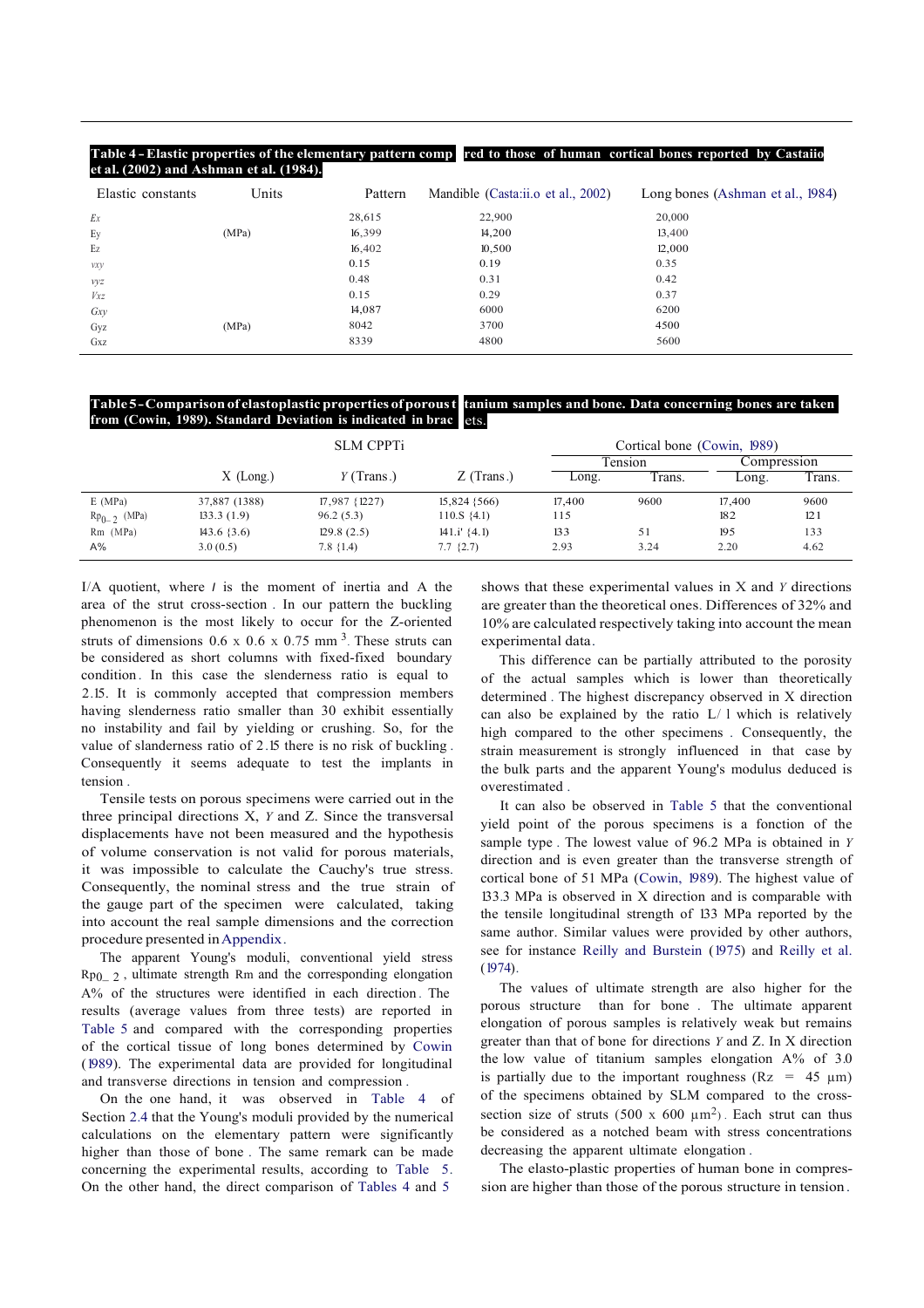

**Fig. 8 - Experimental and numerical tensile curves of porous specimens.**

#### **Table** 6 - **Elastoplastic properties ofthe tensile samples obtained numerically.**

|                       | Specimen |        |        |  |
|-----------------------|----------|--------|--------|--|
|                       |          |        | z      |  |
| Young's modulus (MPa) | 29,461   | 17,004 | 17,083 |  |
| $Rp0.2$ (MPa)         | 125      | 88     | 101    |  |
| $Rm$ (MPa)            | 143      | 136    | 140    |  |
| Emax                  | 3.0      | 12.S   | 9.1    |  |

However, to make a reliable comparison, compression tests on porous samples should be carried out.

The average nominal stress-true strain curves for each type of sample are drawn in Fig. 8. The same Figure shows the stress-strain curves deduced from the Finite Element simulations of porous sample tensile tests . The average actual dimensions of specimens reported in Table 3 were taken into account in these FE analyses.

A good agreement between numerical and experimental curves is obtained until the fracture point of the real specimens. Table 6 summarizes the usual elastoplastic characteristics obtained via these simulations . Instead of ultimate elongations determined experimentally, the total overall strain Emax corresponding to maximal nominal stress was identified . The remaining characteristics were defined in the standard manner.

It should be noted that FE analyses have been performed without introducing a fracture criterion .

Comparing Tables 5 and 6, a very good agreement between experimental and numerical values was found except for the Young's moduli in X direction . However the value appearing in Table 6 remains consistent with the one of Table 4. Furthermore, the pattern defined in this work has a wireframe structure . Consequently, the individual struts are mainly under simple stress states such as tension -compression, shearing or bending . Moreover, the tensile tests performed on porous specimens have shown that all samples broke in a ductile manner. The good concurrence between these data enables the identification of a simple failure criterion for the dimensioning of porous bone substitutes . For these reasons a simple scalar failure criterion seemed to be sufficient to predict the fracture of such porous structures. Quantities

such as von Mises stress, equivalent plastic strain, major principal stress and plastic strain were considered. After comparative analysis between numerical and experimental results, the von Mises equivalent plastic strain appeared to be the best candidate . Consequently the following criterion was proposed :

#### ot $M$  <sup>0</sup>fr

where  $\delta$ <sub>t</sub> =  $\delta$ b-i ax corresponds to the equivalent plastic strain at the maximum stress value of bulk CP titanium produced by SLM. It is admitted that to be broken a whole strut section has to undergo this level of plastic strain . According to the results presented in Section 3.1 the following critical value was chosen :

 $\delta r = 0.11$ .

To illustrate the relevance of the criterion proposed, the loading at which the full strut section experiences the critical plastic strain has been identified and compared with the experimental fracture loads, for each numerical tensile test . The corresponding critical points are marked with a dotted square in Fig. 8. It appears from this Figure that the numerical and experimental fracture points are very close. Fig. 7 shows the comparison between the iso-surfaces of  $_{\text{otM}}$  = 0.11 and the experimental fracture facies observed with an InfiniteFocus microscope . Pictures X, Y and Z concern respectively the three numerical and experimental tensile tests on X, Y and Z porous specimens . The left part of each picture provides the FE predictions of equivalent plastic strain and the right part shows the corresponding broken strut. One can conclude that for the three samples tested the shape and location of the fracture facies and the iso-surfaces of  $EtM = 0.11$  concord.

This comparison confirms the pertinence of such a simple criterion for the porous titanium wireframe bone substitutes processed bySLM.

#### **4. Conclusions**

An elementary pattern of a CPPTi structure mimicking the mechanical properties of bone and favouring bone colonization was developed in this study. This pattern is characterized by a porosity of 53% due to the periodic oblong pores of relatively important dimensions  $0.9 \times 0.86 \times 1.5 \text{ mm}^3$ .

Analyses performed on the bulk SLM processed samples seemed to reveal that this technology is well adapted to the manufacturing of implants. Indeed, the classical elastoplastic properties of CP Ti samples obtained *via* this method satisfied the international standards. Moreover, no anisotropy induced by the process was detected on the manufactured specimens. The high strength of the material tested and the existence of residual compression stresses suggested that cyclic loading can safely be applied to the SLM-made structures. To complete these observations, further analyses on the residual stresses existing in the porous structure developed in this study and on its fatigue behaviour would have to be carried out.

Mechanical tests performed on porous tensile samples at ambient temperature and under quasi static conditions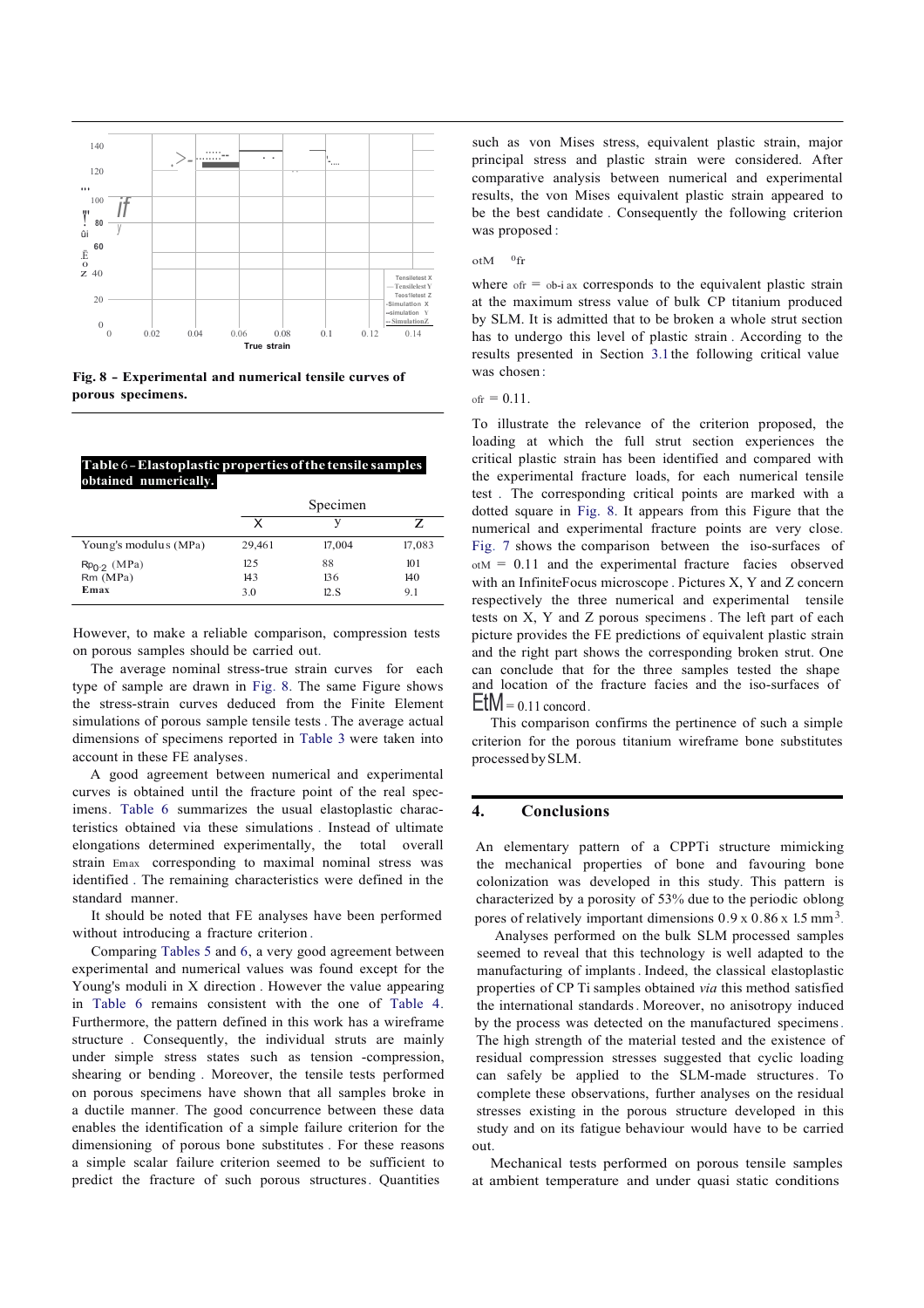led to the ductile fracture of individual struts. The critical strain and stress levels corresponded to the ultimate values of these quantities obtained *via* tensile tests carried out on bulk SLM-made specimens. Consequently, a simple scalar failure criterion was proposed, through experimental tests and their finite element simulations, for the design of SLMmade porous bone substitutes.

#### **Acknowledgement**

The authors wish to thank Dr J.-M . Hiver from Institut Jean Lamour, Ecole des Mines de Nancy for his participation in the computed tomography analysis of the porous samples.

#### **Appendix**

Each tensile specimen can be represented by three distinct volumes with their own stiffness connected in series, see Fig. A.1.

According to this scheme, the stretch of the porous part of the specimen can be estimated allowing the determination of its strain.

Let  $L_0$ , L,  $I_0$  and lbe the initial and current lengths of gauge and porous part of the specimen, respectively, see Fig. A.1. Consequently, under the hypothesis of small strains of the bulk part of the gauge length, the stiffness to be taken into account in the correction procedure can be written as

$$
K = \underbrace{\S}{\text{Lo} - \text{Io}}
$$

where E is the Young's modulus of bulk titanium and So the initial cross section area of the specimen .

The equilibrium of the specimen submitted to the tension force F allows the calculation of the bulk part elongation.

$$
\begin{array}{c}F\\v = K\end{array}
$$

The current length of the porous part can be calculated with the current distance between the measurement points and the applied tension force

$$
I = L - L_0 + I_0 - \stackrel{F}{K}.
$$

Consequently the strain of the porous part can be expressed as:

$$
E_{E} = \ln \left( \frac{1}{2} \right) = \ln \left( L - L_0 + L_0 - k \right)
$$

Since the transversal displacements have not been measured and the hypothesis of volume conservation is not valid for porous materials, it was impossible to calculate the Cauchy's true stress.

Consequently the nominal stress defined as below,

 $a = F/S_0$ 

has been used to draw the stress-strain curves for each specimen.



**Fig. A.1 - Scheme of the reference points positioning for video-traction.** 

#### R E F E R E N C E S

- Ashman, R .B. , Cowin, S.C., Van Buskirk, W.C., Rice, J.C., 1984. A continuous wave technique for the measurement of the elastic properties of cortical bone . Journal of Biomechanics 17, 349-361.
- Castaii.o, M.C., Zapata, U., Pedroza, A., Jaramillo, J.O., Roldan, S., 2002. Creation of a threedimensional mode! of the mandible and the *TM]* in vivo by means of the finite element method . International Journal for Computation and Dent 5, 87-99.
- Chen, *Y.].,* Feng, B., Zhu, Y.P., Wenig, *] .,* Wang, J.X., Lu, X., 2009. Fabrication of porous titanium implants with biomechanical compatibility. Materials Letters 63, 2659-2661.
- Cowin, S.C., 1989. Bane Mechanics, pp. 102, 103, 111-113.
- Hein!, P., Müller, L., Kërner , C., Singer, R.F. , Müller, F.A., 2008. Cellular Ti-6Al-4V structures with interconnected macro porosity for bone implants fabricated by selective electron beam melting. Acta Biomaterialia 4, 1536-1544.
- Hollander, D.A., Von Walter, M ., Wirtz, T., Sellei, R., Schmidt-Rohlfing , B., Paar, O., Erli, H.J., 2006. Structural, mechanical and in vitro characterization of individually structured Ti-6Al-4V produced by direct laser forming. Biomaterials 27, 955-963.
- Karachalios, T., Tsatsaronis, C., Efraimis, G., Papadelis, P., Lyritis , G, Diakoumopoulos, G., 2004. The long-term clinical relevance of calcar atrophy caused by stress shielding in total hip arthroplasty: a 10-year, prospective, randomized study. The Journal of Arthroplasty 19, 469-475.
- Krishna , B.V. , Bose , S., Bandyopadhyay, A., 2007. Low stiffness porous Ti structures for load-bearing implants. Acta Biomaterialia 3, 997-1006.
- Li, J.P., De Wijn, J.R., Van Blitterswijk, C.A., De Groot, K. 2006. Porous Ti6Al4V scaffold directly fabricating by rapid prototyping : preparation and in vitro experiment . Biomaterials 27, 1223-1235.
- Lieurade, H .P., 1987. Effet de contraintes résiduelles et du rapport R sur la résistance à la fatigue des éléments soudés. In: Conférence, CETIM, Senlis, p. 99.
- ISO 5832-2, 1999. Implants for surgery. Metallic materials . Part 2: unalloyed titanium .
- Niu, W., Bai, C., Qiu, G., Wang, Q., 2009. Processing and properties of porous titanium using space holder technique. Materials Science and Engineering : A 506, 148-151.
- Oh, 1.-H., Nomura , N., Masahashi, N ., Hanada, S., 2003. Mechanical properties of porous titanium compacts prepared by powder sintering. Scripta Materialia 49, 1197-1202.
- Otsuki, B., Takemoto, M., Fujibayashi, S., Neo , M ., Kokubo, T., Nakamura, T., 2006. Pore throat size and connectivity determine bone and tissue ingrowth into porous implants: threedimensional micro-CT based structural analyses of porous bioactive titanium implants. Biomaterials 27, 5892-5900.